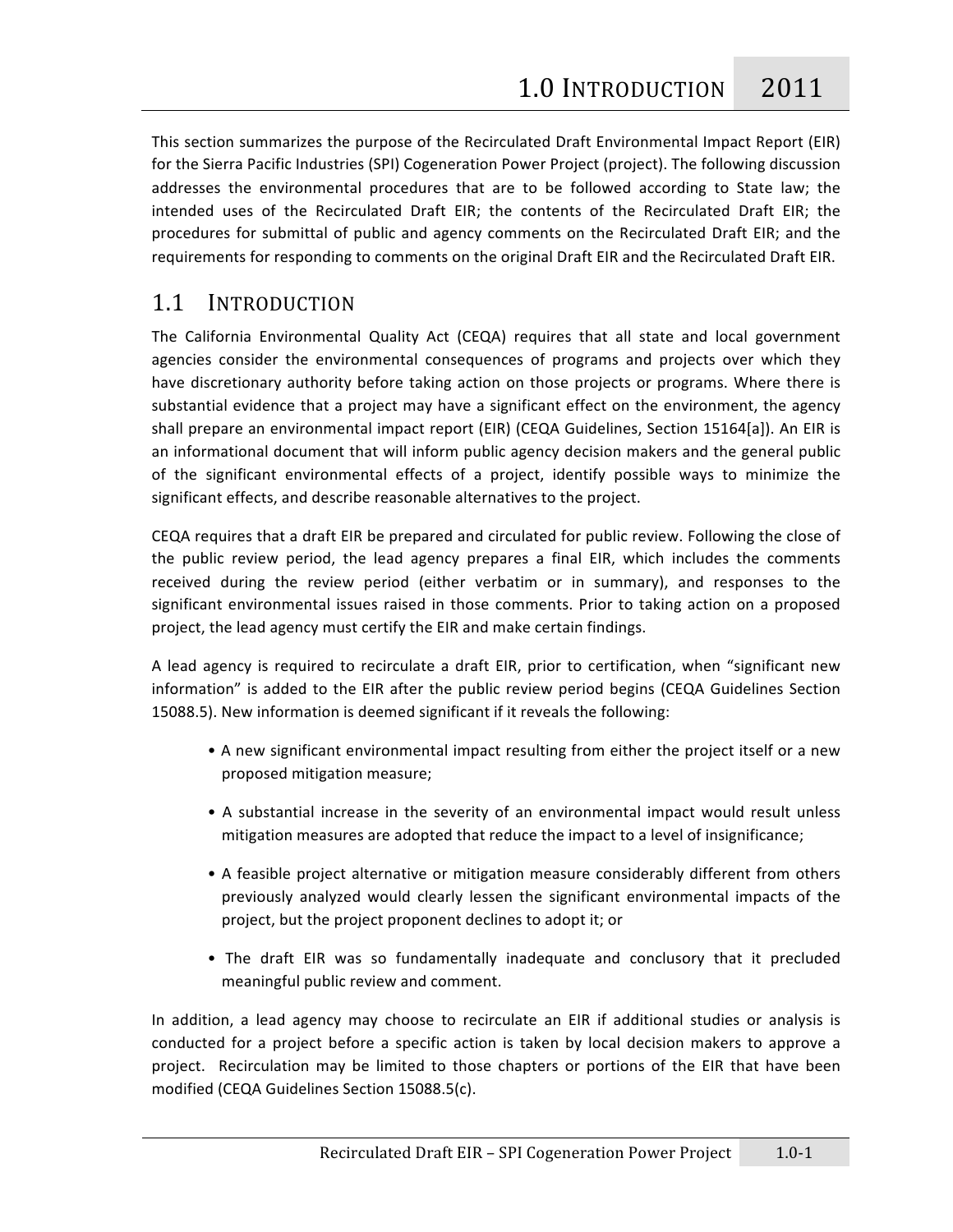# 1.2 PROJECT BACKGROUND AND REASONS FOR EIR RECIRCULATION

### **Notice
of
Preparation**

The County circulated a Notice of Preparation (NOP) of an EIR for the proposed project and an Initial Study on July 3, 2009 to trustee and responsible agencies, the State Clearinghouse, and the public. A public scoping meeting was held on July 21, 2009. Concerns raised in response to the NOP
were
considered
during
preparation
of
the
Draft
EIR.

### **Draft
EIR**

The County circulated a Draft EIR to the State Clearinghouse, trustee and responsible agencies, and the public on August 6, 2010. A Notice of Completion (NOC) was filed, and a 45-day public review period was provided between August 6, 2010 and September 21, 2010 to receive public and agency comments on the adequacy of the environmental analysis contained in the Draft EIR. The Draft EIR contains a description of the project, description of the environmental setting, identification of project impacts, and mitigation measures for impacts found to be significant, as well as an analysis of project alternatives, identification of significant irreversible environmental changes, growth-inducing impacts, and cumulative impacts. The Draft EIR identifies issues determined to have no impact or a less than significant impact, and provides detailed analysis of potentially
significant
and
significant
impacts.

### REASONS FOR EIR RECIRCULATION

Since the Draft EIR was circulated for public review on August 6, 2010, new information regarding the project has become available. Specifically, additional details regarding the project's fuel supplies have been provided by the project proponent, and a revised greenhouse gas (GHG) analysis
has
been
prepared.

This
new
information
is
described
in
greater
detail
below.

The new information regarding this project has not resulted in new significant and unavoidable impacts, nor has it resulted in an increase in the severity of a previously identified impact. The original Draft EIR concluded that the proposed project would result in a significant and unavoidable impact to greenhouse gases and global climate change. The County has since overseen
preparation
of
a
revised
GHG
and
climate
change
analysis
 that
employs
a
more
refined and comprehensive methodology, and utilizes the expanded fuel supply information provided by the project applicant. The revised GHG and climate change analysis has resulted in a conclusion that
impacts
to
greenhouse
gases
and
global
climate
change
associated
with
the
proposed
project would
be
less
than
significant.

The County received several comments related to the topic of GHGs and climate change after public review of the original Draft EIR. Given the relatively high degree of public interest in this topic, the County has elected to recirculate this revised Draft EIR project description and GHG analysis to provide the public and agencies with ample opportunity to review and comment on the updated analysis and new project information. Procedures for commenting on this revised analysis
are
detailed
below.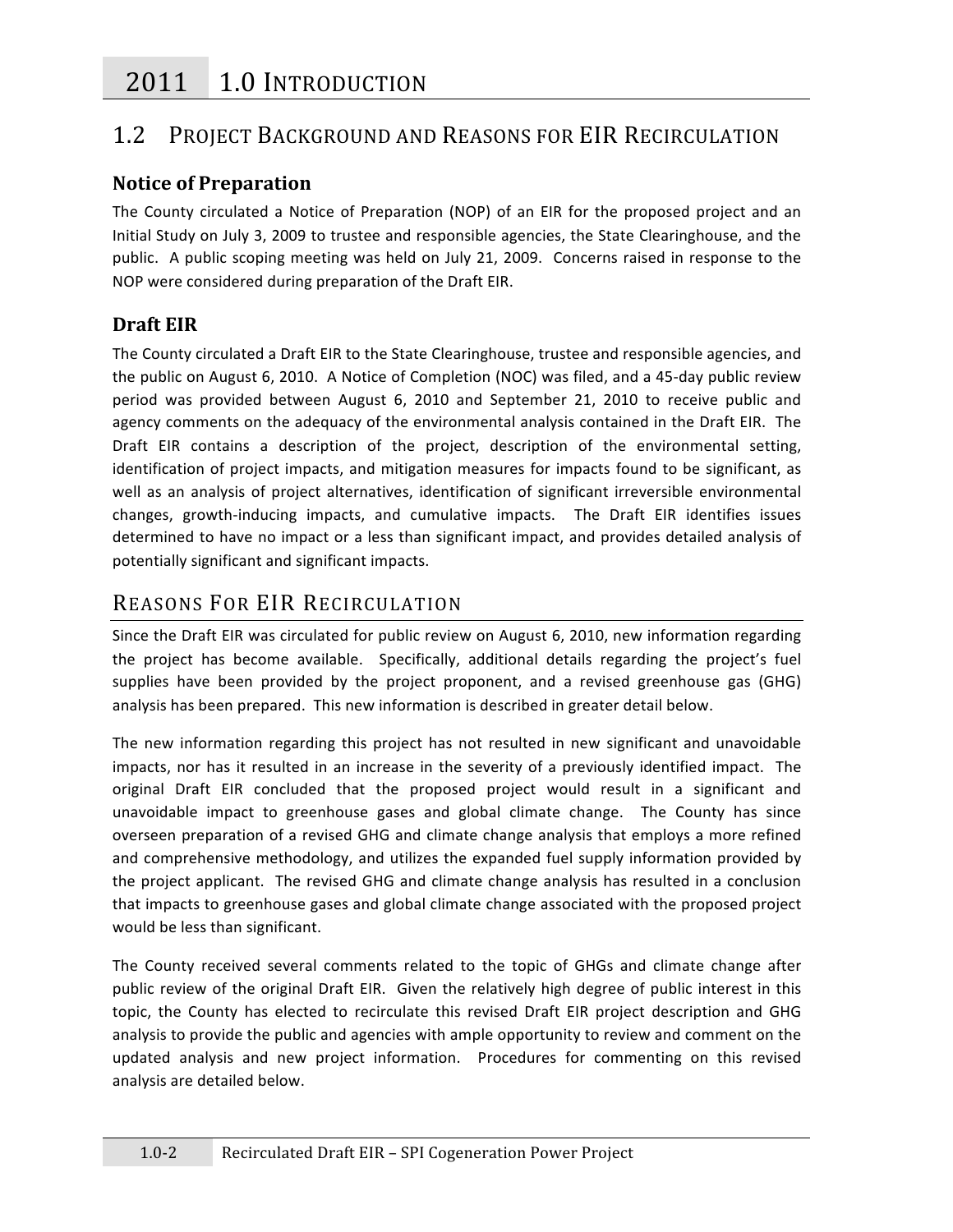# 1.3
 SUMMARY
OF
CHANGES

Two sections of the original Draft EIR have been revised and are included in this Recirculated Draft EIR.

### **Chapter
2.0:
Project
Description**

The
Recirculated
Draft
EIR
Project
Description
has
been
revised
and
expanded
to
include
additional details and information regarding the fuel types and fuel supplies that will be used in the proposed cogeneration facility. The Project Description also includes additional details and information regarding the proposed project's process water system, which includes the cooling tower system and the boiler water/steam system. The majority of the information contained in the original Draft EIR Project Description remains unchanged with this Recirculated Draft EIR. Therefore, changes made to this section have been shown in underline and strikethrough text to assist the reader in identifying the changes made to this section. Underline text indicates new language that has been added to this section, and strikethrough text indicates language that has been deleted or removed
from
this
section.

#### **Chapter
3.2.4:
Greenhouse
Gases
and
Climate
Change**

The
original
Draft
EIR
included
an
analysis
of
greenhouse
gases
and
climate
change
as
a
subsection of Chapter 3.2. Chapter 3.2 also included an analysis of the project's potential Air Quality impacts. The Air Quality portion of Chapter 3.2 is not included in this Recirculated Draft EIR. However, the entirety of the greenhouse gases and climate change analysis (Chapter 3.2.4) is included in this Recirculated
Draft
EIR.

The GHG and climate change analysis has been revised to include new methodologies to quantify GHGs generated by the proposed project. The updated methodology employs techniques and quantification
models
developed
and
endorsed
by
the
Intergovernmental
Panel
on
Climate
Change (IPCC),
 and
 accounts
 for
 the
 "alternate
 fate"
 of
 biomass
 fuels
 proposed
 for
 consumption
 by
 the proposed
project.

The
revised
methodologies
and
quantification
results
are
described
in
detail
in Chapter
3.2.4.

The
original
Draft
EIR
concluded
that
impacts
related
to
GHGs
and
global
climate
change
would
be significant and unavoidable. This Recirculated Draft EIR has concluded that impacts related to GHGs
and
global
climate
change
would
be
less
than
significant.

Due to the extensive changes made to this section, this section is presented in its entirety without the
use
of
underline
and
strikethrough
text.

# 1.4
 COMMENTS
ON
THE
RECIRCULATED
DRAFT
EIR

In accordance with Section 15088.5(f)(2) of the CEQA Guidelines, "When an EIR is revised only in part and the lead agency is recirculating only the revised chapters or portions of the EIR, the lead agency may request that reviewers limit their comments to the revised chapters or portions of the recirculated EIR. The lead agency need only respond to (i) comments received during the initial *circulation
 period
 that
 relate
 to
 chapters
 or
 portions
 of
 the
 document
 that
were not revised
 and*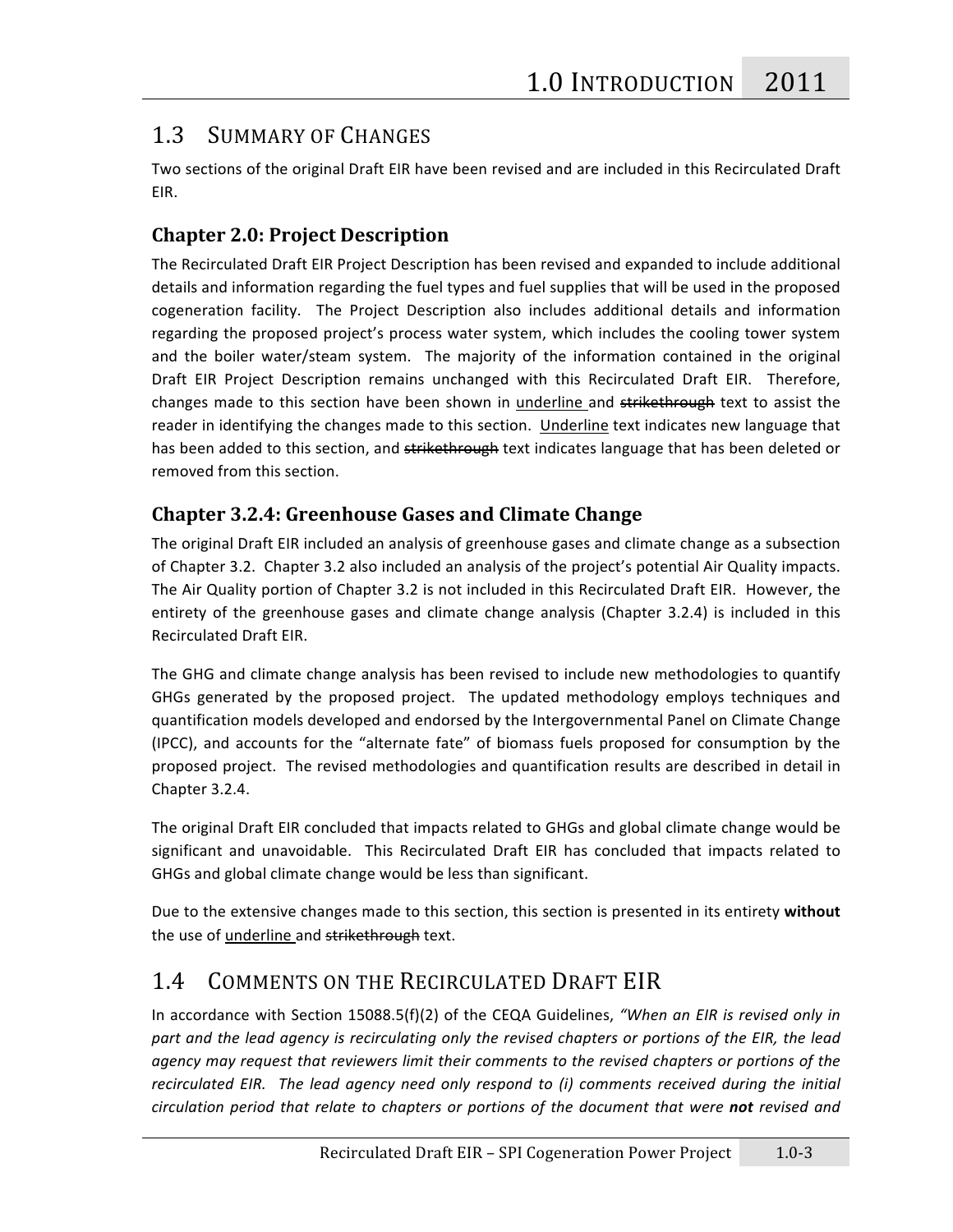# 2011 1.0 INTRODUCTION

recirculated, and (ii) comments received during the recirculation period that relate to the chapters or portions of the earlier EIR that were revised and recirculated."

The SPI Cogeneration Power Project Draft EIR was originally circulated for a 45-day public review and comment period between August 6, 2010 and September 21, 2010. The County of Shasta, acting
as
the
lead
agency
for
the
project,
formally
requests
that
reviewers
of
the
Recirculated
Draft EIR limit their comments to the revised portions of the Recirculated Draft EIR included herein. The Final EIR, which will be prepared after the public review period for the Recirculated Draft EIR, will include responses to comments received on all sections of the original Draft EIR that were not recirculated, and responses to comments received on the Recirculated Draft EIR that relate to the portions that were recirculated. In other words, comments related to the project description, and GHG and climate change analysis included in the original Draft EIR will not be included in the Final EIR
responses
to
comments.

Comments
and
responses
related
to
the
project
description,
and
GHG and climate change analysis contained in this Recirculated Draft EIR will be included in the Final EIR.

# 1.5
 PUBLIC
NOTICE/PUBLIC
REVIEW

CEQA requires a public review period of at least 45 days for a recirculated draft EIR (Guidelines Sections 15088.5 and 15105). Additionally, Public Resources Code Section 21092.1 requires Shasta County
to
send
a
notice
of
recirculation
to
every
agency,
person,
or
organization
that
commented on
the
original
Draft
EIR.

Consistent with CEQA, the review period for this Recirculated Draft EIR is forty-five (45) days. County Planning staff will be available to answer questions from the public regarding the Recirculated Draft EIR. Public comment on the Recirculated Draft EIR will be accepted in written form. All comments or questions regarding the Recirculated Draft EIR should be addressed to:

> Lio
> Salazar,
> Associate
> Planner Shasta
> County
> Department
> of
> Resource
> Management,
> Planning
> Division 1855
> Placer
> Street,
> Suite
> 103 Redding,
> CA
> 96001 (530)
> 225‐5532

# RESPONSE
TO
COMMENTS/FINAL
EIR

Following the public review period, a Final EIR will be prepared. The Final EIR will include responses to comments received on all sections of the original Draft EIR that were not recirculated, and responses to comments received on the Recirculated Draft EIR that relate to the portions
that
were
recirculated.

# CERTIFICATION OF THE EIR/PROJECT CONSIDERATION

The County will review and consider the Final EIR. If the County finds that the Final EIR is adequate and completed in compliance with CEQA, the Planning Commission may certify the Final EIR in accordance with CEQA. As set forth by CEQA Guidelines Section 15151, the standards of adequacy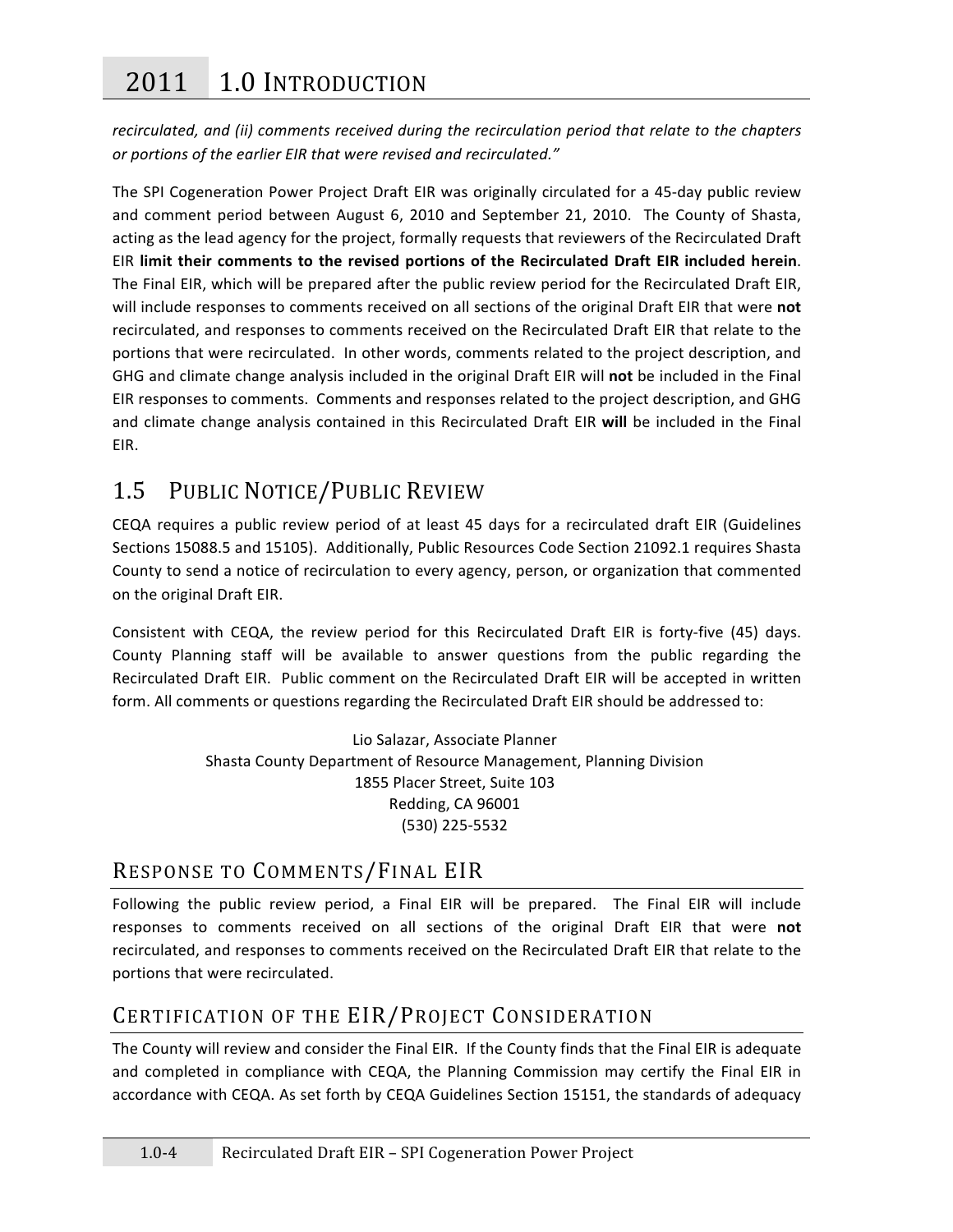require an EIR to provide a sufficient degree of analysis to allow decisions to be made regarding the
proposed
project
that
intelligently
take
account
of
environmental
consequences.

Following review and consideration of the Final EIR, the County may take action to approve, modify, or reject the project. A decision to approve the proposed project, for which the original Draft EIR identifies significant environmental effects, must be accompanied by written findings in accordance
 with
 State
 CEQA
 Guidelines
 Sections
 15091
 and
 15093.

 A
 Mitigation
 Monitoring Program would also be adopted in accordance with Public Resources Code Section 21081.6(a) and CEQA Guidelines Section 15097 for mitigation measures that have been incorporated into or imposed upon the project to reduce or avoid significant effects on the environment. This Mitigation Monitoring Program will be designed to ensure that these measures are carried out during project implementation, in a manner that is consistent with the EIR.

### 1.6
 ORGANIZATION
OF
THE
DOCUMENT

This
Recirculated
Draft
EIR
includes
three
chapters
as
follows:

# CHAPTER 1.0 - INTRODUCTION

This chapter summarizes the purpose of the Recirculated Draft EIR, describes the environmental procedures
that
are
to
be
 followed
according
to
State
law,
the
intended
uses
of
the
Recirculated Draft EIR, the contents of the Recirculated Draft EIR, including a summary of changes made to the original Draft EIR, the procedures for submittal of public and agency comments on the Recirculated Draft EIR, and the requirements for responding to comments on the original Draft EIR and the Recirculated
Draft
EIR.

### REVISED CHAPTER 2.0 - PROJECT DESCRIPTION

Chapter
2
provides
a
detailed
description
of
the
proposed
project,
including
the
location,
intended objectives,
 background
 information,
 the
 physical
 and
 technical
 characteristics,
 including
 the decisions subject to CEQA, subsequent projects and activities, and a list of related agency action requirements. Revisions to this chapter include an expanded discussion of the proposed project's fuel supplies and operational characteristics of the process water system.

# REVISED CHAPTER 3.2.4 - GREENHOUSE GASES AND CLIMATE

#### CHANGE

Chapter 3.2.4 provides background information on the existing environmental and regulatory settings as they relate to GHGs and climate change, identifies the methodologies used to complete the GHG analysis, identifies the thresholds of significance used in the analysis, and includes both a quantitative and qualitative analysis of the proposed project's impacts related to GHGs and climate change. The GHG and climate change analysis has been revised to include new methodologies to quantify GHGs generated by the proposed project, as previously described. The original Draft EIR concluded that impacts related to GHGs and global climate change would be significant and unavoidable. This Recirculated Draft EIR has concluded that impacts related to GHGs and global climate change would be less than significant.